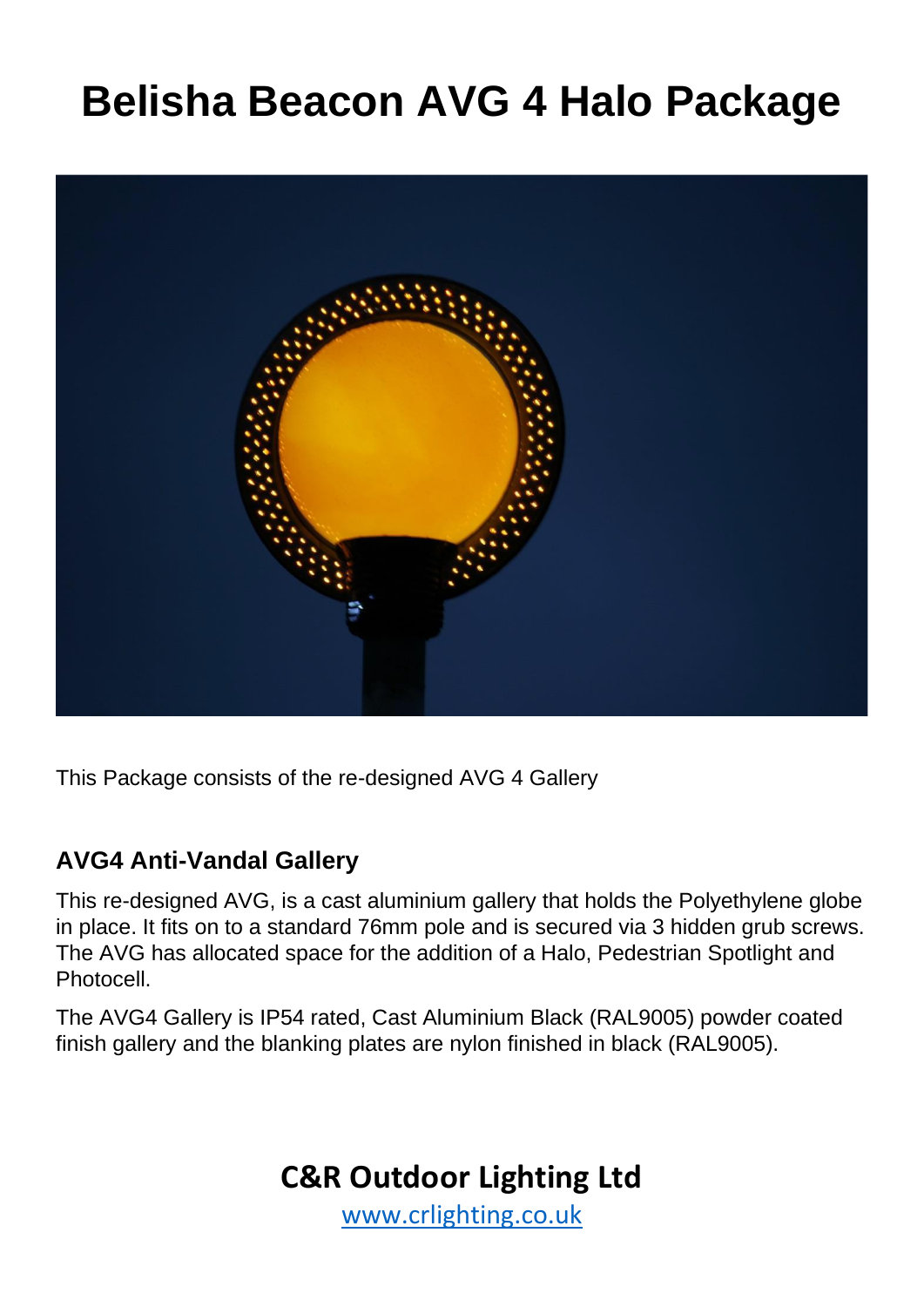

#### LED **PoleStar** Light Engine

The design and positioning of the LED PoleStar Light Engine ensures that the whole beacon is illuminated equally. The PoleStar Light Engine is installed once all other connections are made and before the AVG4 globe is installed.



**C&R Outdoor Lighting Ltd**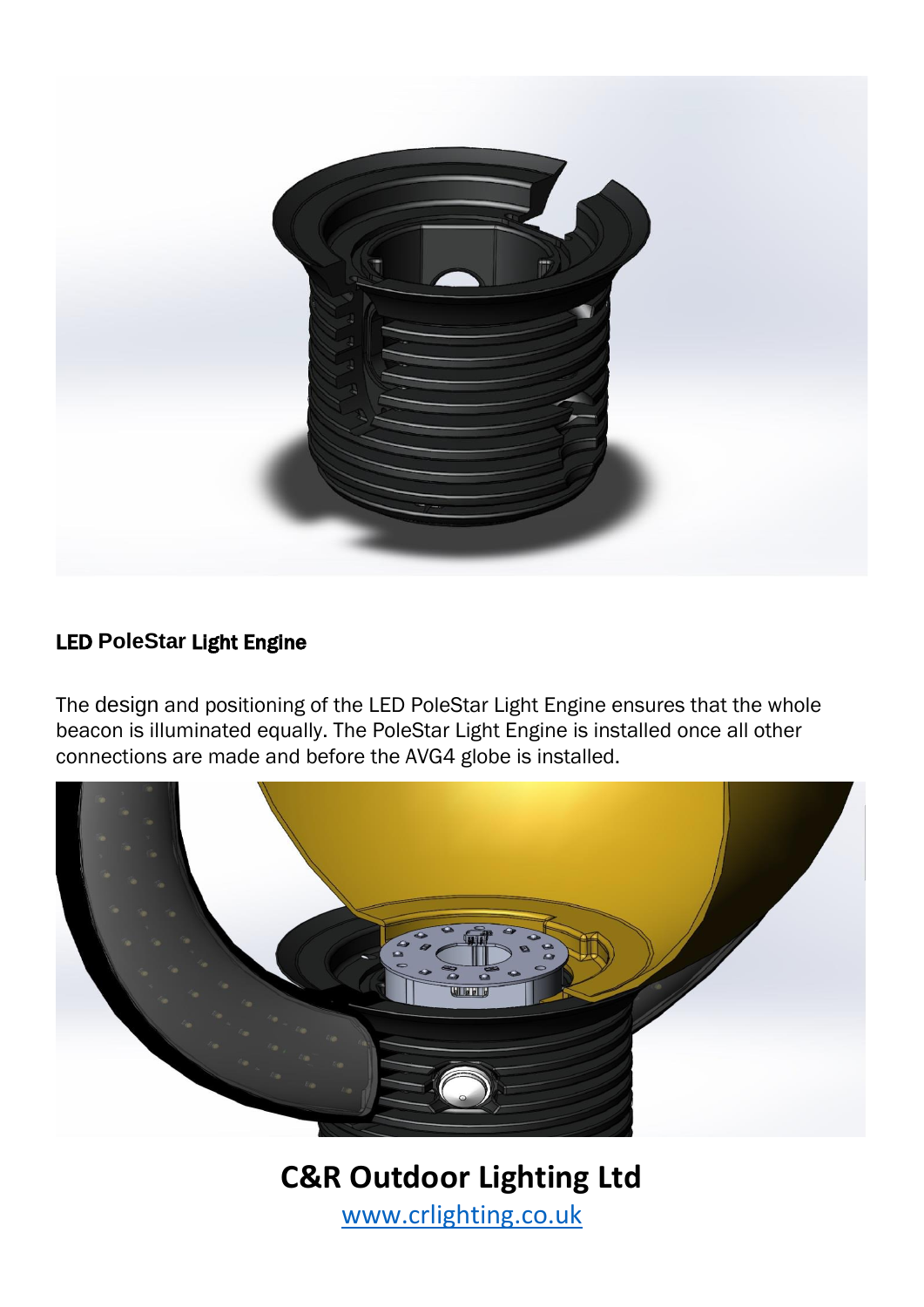#### **AVG4 Halo**

Designed to meet TSRG&D, the AVG4 Halo is constructed from high-quality cast aluminium, utilising 153 LEDs on each side ensuring high visibility for all road users and pedestrians.

The Halo is bright enough to be noticed by road users and pedestrians, but directional enough to be limited at an angle to prevent glare and light pollution. The cast aluminium body and clear lens is designed to IP66. The Halo fits into the AVG to ensure a waterproof seal.



## **C&R Outdoor Lighting Ltd**